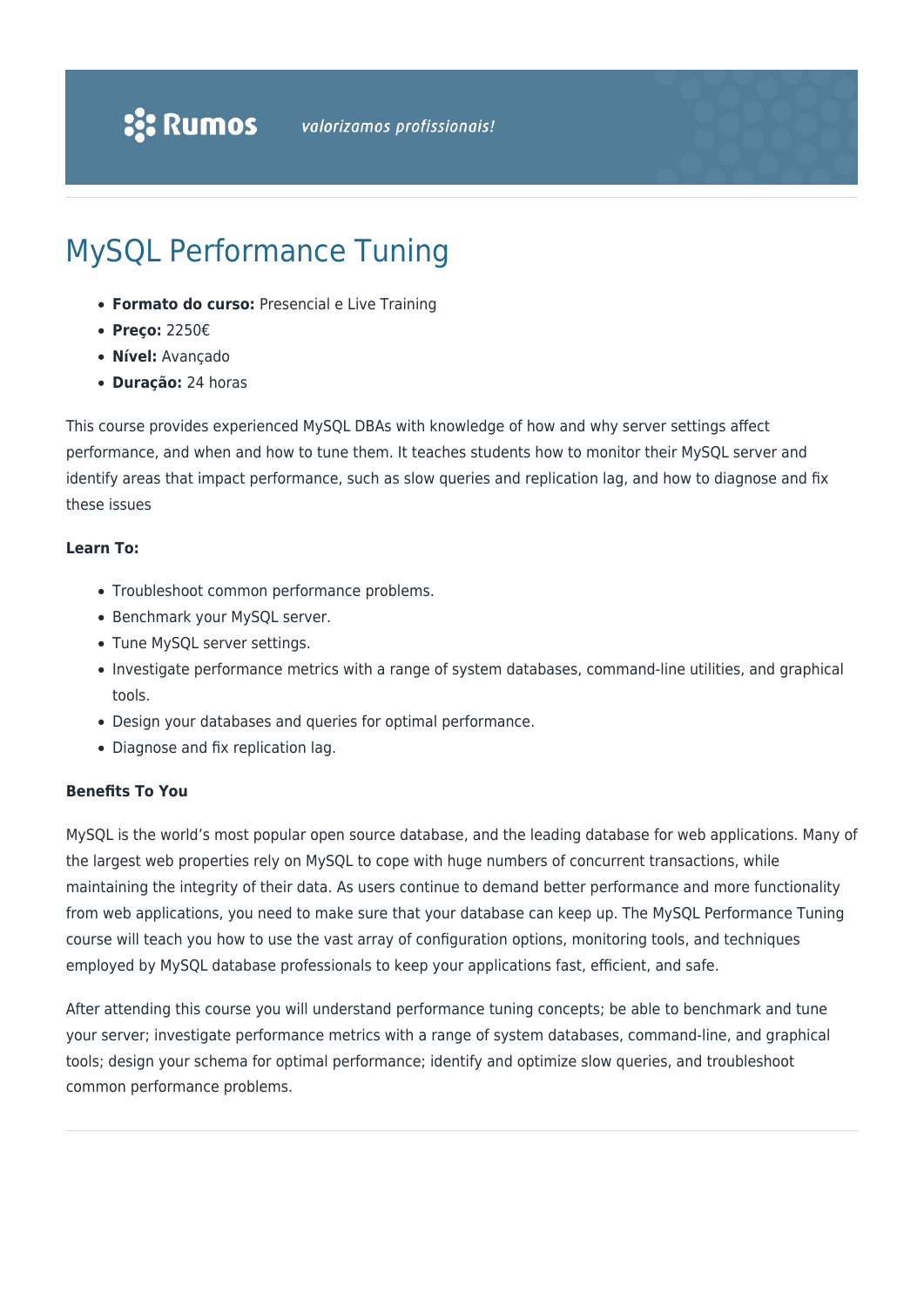## Destinatários

- Sys Administrator
- Architect
- Database Administrator
- Developer
- Systems Administrator

### Pré-requisitos

#### **Suggested Prerequisite**

- Familiarity with the Performance Schema
- Experience of MySQL Enterprise Monitor

#### **Required Prerequisite**

- MySQL for Database Administrators Ed 4
- DBA experience
- Knowledge of Linux
- Familiarity with the mysql command-line client and tools

### Objectivos

- Identify and fix replication lag
- Understand performance tuning concepts
- List factors that affect performance
- Use a range of performance tuning tools
- Configure and use the Performance Schema
- Tune the MySQL server instance
- Design a schema for optimal performance
- Understand how MySQL optimizes queries
- Identify and fix slow queries
- Diagnose and resolve common performance issues

### Programa

- Introduction
- Performance Tuning Concepts
- Performance Tuning Tools
- Performance Schema
- General Server Tuning